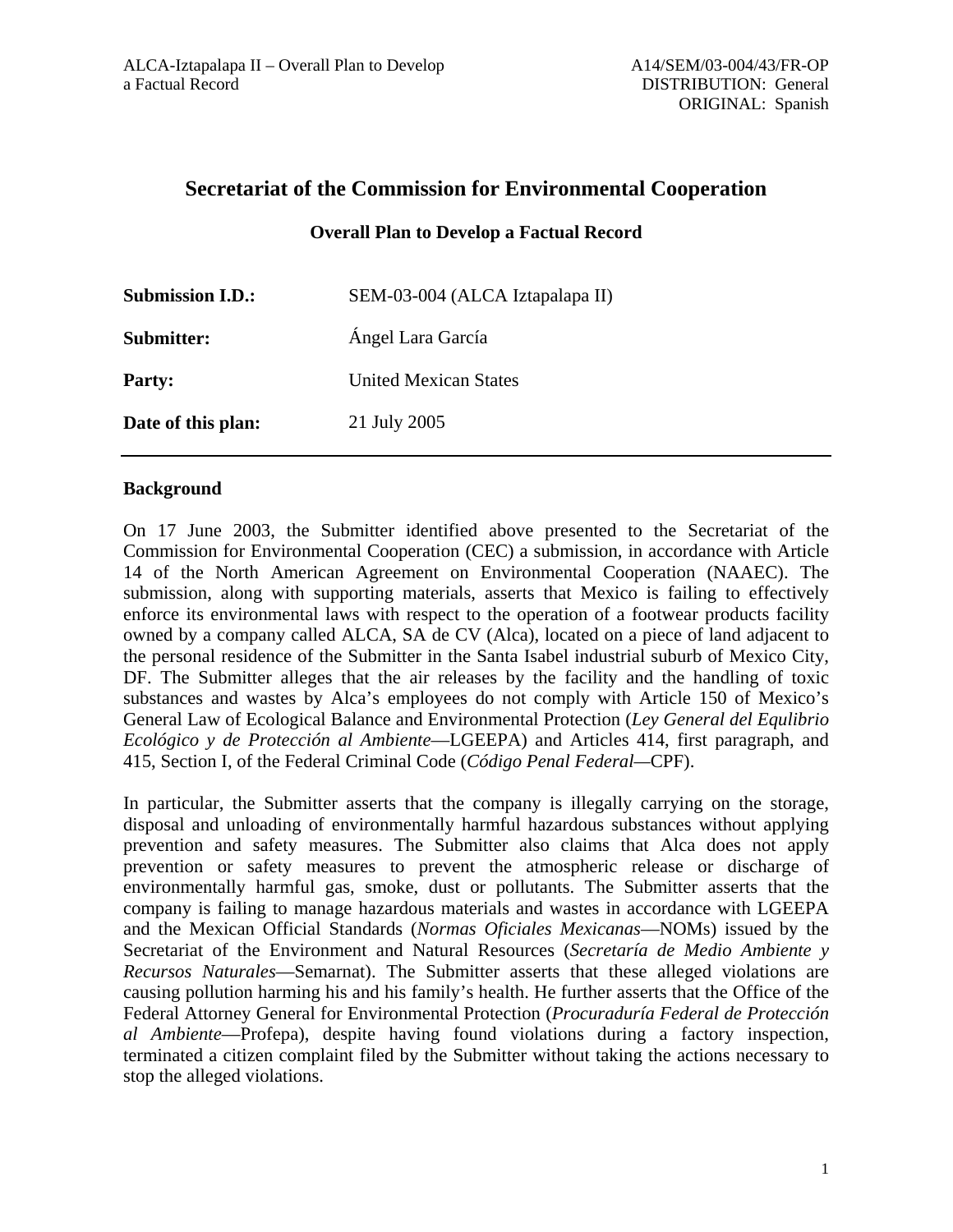On 9 September 2003, the Secretariat determined that the submission met the requirements of Article 14(1) of NAAEC and requested a response from the Party concerned (Mexico), in accordance with Article 14(2).

Mexico submitted its response on 4 December 2003. Referring to the citizen complaint filed on 10 November 1995 by the Submitter, alleging violations by Alca to Article 150 of LGEEPA, Mexico asserted the process was concluded by Profepa in accordance with the law. It additionally claimed that the relevant file was lost in a flood that occurred in the file room of Profepa, and asserted that the process was concluded without initiation of a criminal investigation. Mexico asserted that another complaint filed by the Submitter, on 14 September 2000, was concluded with the imposition of a fine against Alca of 2,421 pesos. Regarding Alca's alleged criminal violation under Article 415, first paragraph, of the CPF, Mexico asserted that it did not undertake a criminal action because, according to a technical opinion issued by officers of the District Attorney's Office, neither the commission of a crime nor the probable liability of the suspects was clearly established "as we deduce from the acts that although the asserted facts may constitute a crime, it is impossible to determine whether the crime exists due to irreparable material hindrance, because the proof provided is insufficient to evidence the crime."

On 23 August 2004, the Secretariat informed the CEC Council that, in light of Mexico's response, it considered that the Submission warranted the preparation of a factual record.

On 9 June 2005, in Council Resolution 05-05, the Council decided unanimously to instruct the Secretariat to prepare a factual record in accordance with Article 15 of NAAEC and the *Guidelines for Submissions on Enforcement Matters* (*The Guideline*s) under Articles 14 and 15 of NAAEC.

The Council directed the Secretariat to provide the Parties with its overall work plan for gathering the relevant facts and to provide the Parties with the opportunity to comment on that plan. The Council stated that the Secretariat may include, in its preparation of the factual record, any relevant facts that existed prior to the entry into force of the NAAEC on 1 January 1994.

Under Article 15(4) of NAAEC, in developing a factual record, "the Secretariat shall consider any information furnished by a Party and may consider any relevant technical, scientific or other information: (a) that is publicly available; (b) submitted by interested nongovernmental organizations or persons; (c) submitted by the Joint Public Advisory Committee (JPAC); or (d) developed by the Secretariat or by independent experts."

## **Overall Scope of the Fact Finding:**

To prepare the factual record, the Secretariat will gather and develop information relevant to the following items with regard to the Government of Mexico's alleged failure to effectively enforce Article 150 of LGEEPA and Articles 414, first paragraph, and 415, Section I, of the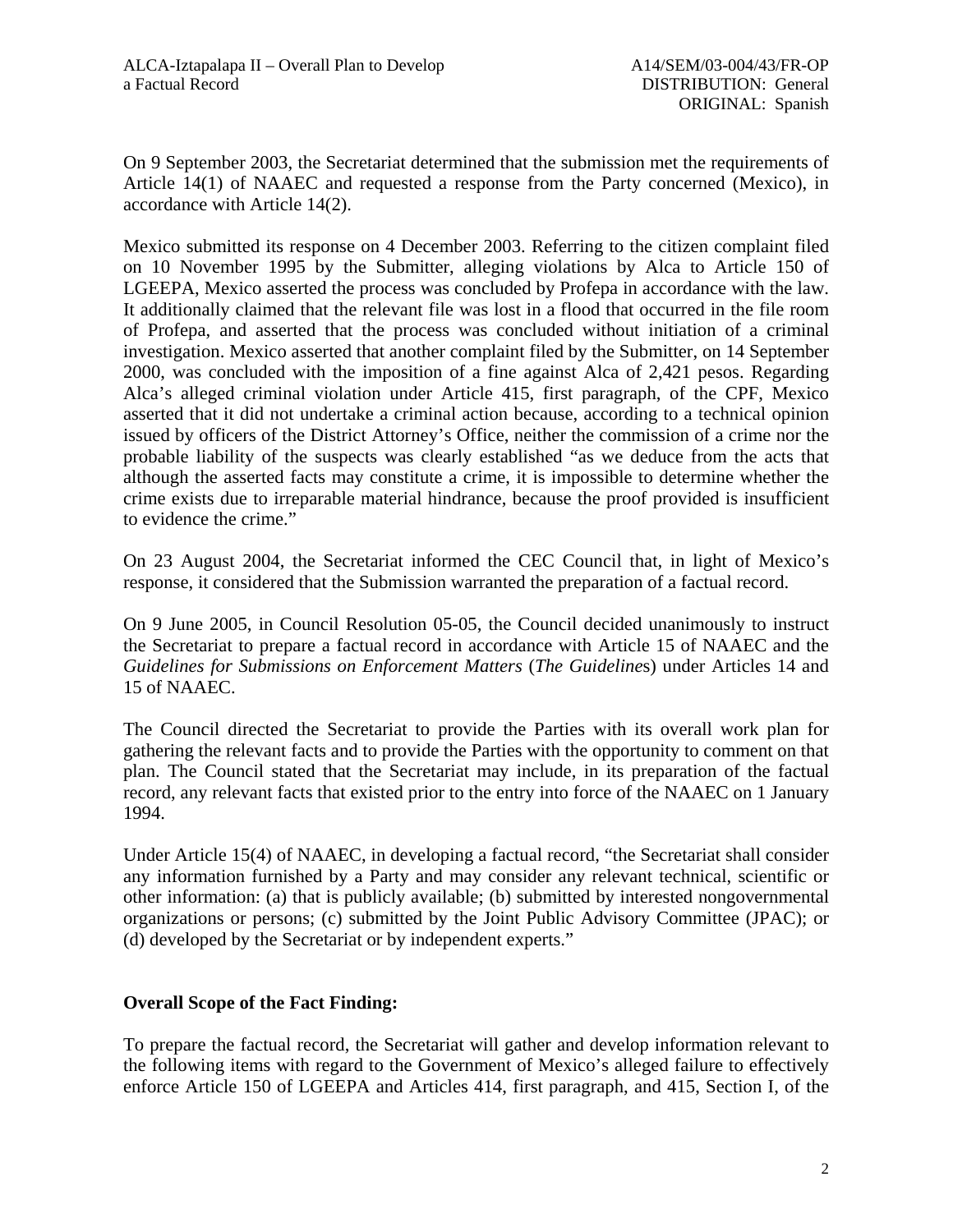CPF regarding the facility's air releases and hazardous substances and wastes handling by Alca's workers, as asserted in the submission:

- (i) the alleged failure by Alca to comply with Article 150 of LGEEPA and Articles 414, first paragraph, and 415, Section I, of the CPF;
- (ii) the inspections, administrative procedures or any other environmental actions that could have been initiated against ALCA before or after 2001 regarding (1) its trail of toxic chemical releases and its continuing to generate releases, and (2) its handling of hazardous substances and wastes; and
- (iii) if Mexico is failing to effectively apply Article 150 of LGEEPA and Articles 414, first paragraph, and 415, Section I, of the CPF, in the case of the company Alca.

## **Overall Plan:**

Consistent with Council Resolution 05-05, execution of the overall plan will begin no sooner than 8 August 2005. All other dates are best estimates. The overall plan is as follows:

- Through public notices or direct requests for information, the Secretariat will invite the Submitters, JPAC, community members, the general public, and local, provincial and federal government officials to submit information relevant to the scope of fact-finding outlined above. The Secretariat will explain the scope of the fact finding, providing sufficient information to enable interested nongovernmental organizations or persons or JPAC to provide relevant information to the Secretariat (Section 15.2 of *The Guidelines*). **[August–October 2005]**
- The Secretariat will request information relevant to the factual record from federal, provincial and local government authorities of Mexico, as appropriate, and shall consider any information furnished by a Party (Articles 15(4) and 21(1)(a) of NAAEC). **[August– October 2005]**
- The Secretariat will gather relevant technical, scientific or other information that is publicly available, including from existing databases, public files, information centers, libraries, research centers and academic institutions. **[August–January 2006]**
- The Secretariat, as appropriate, will develop, through independent experts, technical, scientific or other information relevant to the factual record. **[October–January 2006]**
- The Secretariat, as appropriate, will collect relevant technical, scientific or other information for the preparation of the factual record, from interested nongovernmental organizations or persons, JPAC, or independent experts. **[August 2005–January 2006]**
- In accordance with Article 15(4), the Secretariat will prepare the draft factual record, based on the information gathered and developed. **[January 2006 through April 2006]**